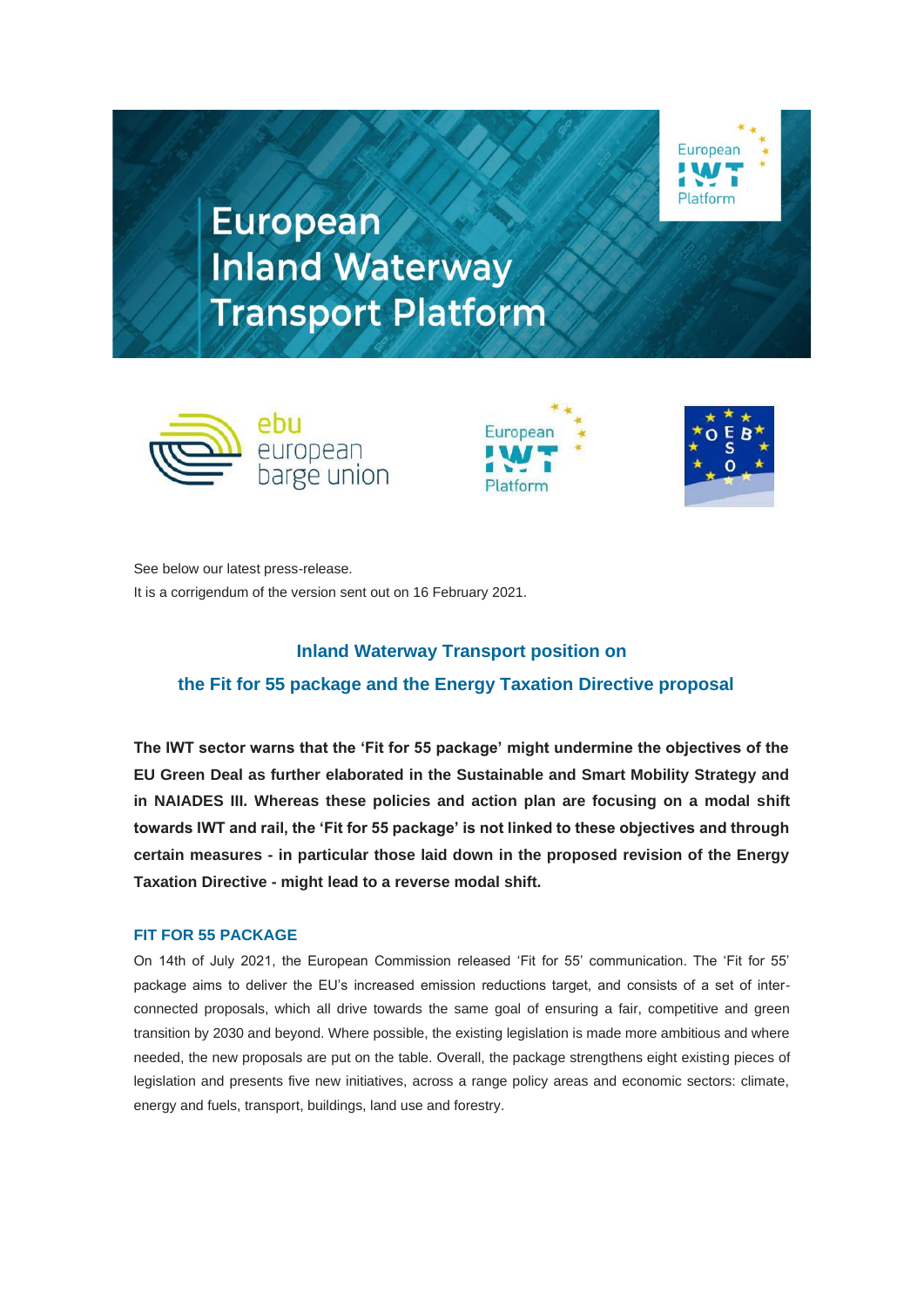The legislative proposals are backed by impact assessment analysis, which takes into account the interconnection of the overall package. The analysis shows that an over-reliance on strengthened regulatory policies would lead to unnecessarily high economic burdens, while carbon pricing alone would not overcome persistent market failures and non-market barriers.

#### **Rationale and impact on the IWT sector**

The rationale behind the proposal is to price pollution, in particular CO2, and at the same time incentivise cleaner products, such as cleaner mobility and transport fuels (2.2.2.). The Fit for 55 package therefore includes four proposals promoting cleaner vehicles and fuels in a technologically neutral way.

Whereas the IWT sector supports the objectives of *the EU Green Dea*l (EGD) and *the Sustainable and Smart Mobility Strategy* (SSMS), it observes a lack of alignment of *the 'Fit or 55' package* with these policies. On the 24th of June 2021, the Commission published its *NAIADES III program* by putting forward an ambitious 'Inland Waterway Transport Action Plan 2021-2027' in line with its Sustainable and Smart Mobility Strategy. It focusses on two core objectives: shifting more freight transport to inland waterways, and setting the sector on an irreversible path to zero-emissions accompanied by a paradigm shift towards further digitalisation, as well as accompanying measures to support the current and future workforce.

The IWT sector supports the proposed focus as well as the notion that the IWT sector needs to be reinforced, to meet the Green Deal objectives in terms of modal shift and lower pollutants and Greenhouse Gas emissions. Keeping already a very positive environmental record today, the intended increase of the modal share of IWT will substantially contribute to an overall decrease of the GHG emissions of transport. The IWT sector is prepared to take the necessary steps towards zero emission and to take over much higher volumes of freight and passengers on the waterways if the right framework conditions are met.

**The EGD, SSMS and NAIADES III are focusing on a modal shift towards IWT and rail. The Fit for 55 package, however, is not linked to this objective and besides through certain measures - in particular those laid down in the proposed revision of the Energy Taxation Directive - might clearly undermine this objective.**

#### **ENERGY TAXATION DIRECTIVE (ETD)**

The ETD foresees a tax system for energy products which must both preserve the internal market and support the green transition by setting the right incentives. Therefore, a revision of the Energy Taxation Directive proposes to align the minimum tax rates for heating and transport fuels with EU climate and environmental objectives, while mitigating the social impact. The new rules intend to remove outdated exemptions and other incentives for the use of fossil fuels, while promoting the uptake of clean fuels.

According to *Article 15***,** a minimum level of taxation as set out in Tables B and D of Annex I to energy products supplied for use as fuel to vessels, and to electricity used directly for charging electric vessels, *for the purposes of intra-EU waterborne regular service navigation, fishing and freight transport.* For the purposes of the first subparagraph, electricity shall be ranked among motor fuels indicated in Table B of Annex I. Over a transitional period of ten years, minimum rates of zero shall apply to sustainable biofuels and biogas, low-carbon-fuels, renewable fuels of non-biological origin, advanced sustainable biofuels and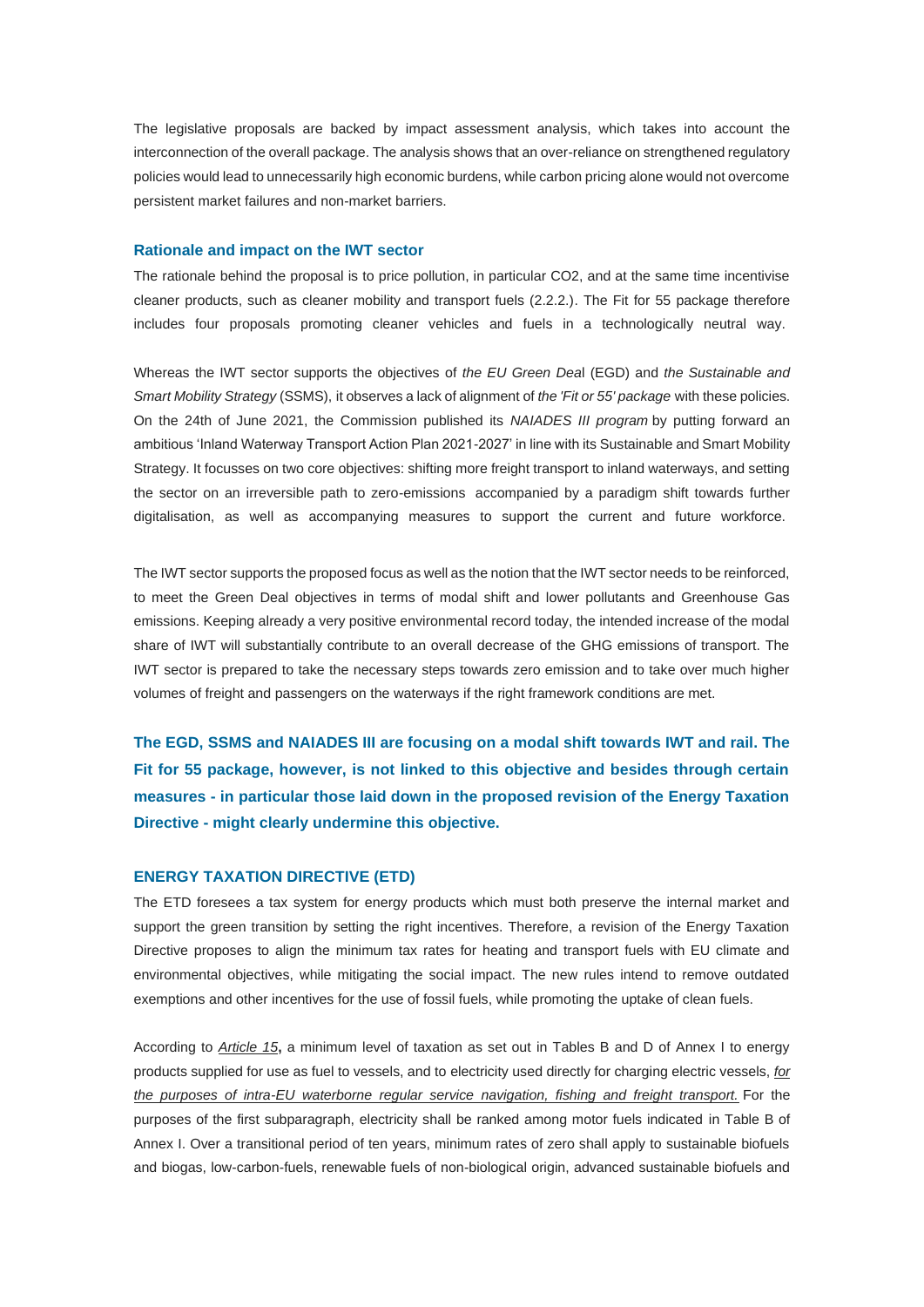biogas and electricity. For the purposes of this Article, 'intra-EU waterborne navigation' shall mean navigation between two ports located in the Union, including domestic navigation.

#### **Impact on the IWT sector**

In practise, the proposal would introduce a minimum taxation on fuel of approx. 0,036  $\epsilon$  per litre after its entering info force where currently this is exempted. To support the sector in increasing its modal share, the Commission must strike the right balance between its ambitions and the energy transition measures. In the attempt to boost the uptake of more sustainable transport modes, the Commission introduces a system of energy taxation on a very short term to ensure that the "polluter pays" principles are implemented across all transport modes.

# **In our view, the proposal would undermine the intended policy objectives as laid down in the EUGD, SSMS and NAIADES III for the following reasons:**

1. The Commission aims to encourage the take-up of renewable alternative and sustainable fuels through tax incentives and penalising the use of fossil fuels as of 2023 by imposing taxes. This would imply the availability of sufficient sustainable alternative fuels, which however is not the case yet. Therefore, the timeframe to phase out fossil fuels must be a realistic one and must go hand in hand with the availability of sufficient alternative renewable solutions to meet the transport demand and their *wide roll-out.* Taxation of gasoil:

a. will not make those alternative energies neither easier available nor more attractive at this stage,

b. *would only consist in an additional financial burden for vessel owners who will have no access to widely available alternative energy sources* while targeted subsidies for such alternatives could substantially contribute to a market take up.

2. Taking the very low externalities of IWT, taxation of fossil fuels as of 2023 would impose high additional costs on the sector (*according to the CCNR study on a financial instrument for greening the IWT sector (deliverable G+H) with a tax of 4 eurocent per litre gasoil imposed on the IWT sector a European wide basis would amount €53mln on an annual basis which is an equivalent of a total cost increase between 0.6% and 2.1%*) and might lead to a reverse modal shift. We consider this an inappropriate measure where:

a. modal shift to cleaner modes of transport, such as inland navigation, is already a considerable advantage in terms of cutting emissions, in particular greenhouse gas emissions,

b. removal of the tax exemption might entail a modal shift to road transport, thereby increasing emissions.

3. The introduction of a fuel taxation would be in breach of the Mannheim Act and its additional Strasbourg agreement of 1952 on the regime of taxation and customs for gasoil consumed as board supply in the navigation on the Rhine.

### **CONCLUSION & PROPOSED AMENDMENTS OF THE ETD:**

**1. The IWT sector is clearly committed to move towards zero emission by 2050, and to take up much higher volumes to be carried on the inland waterways.**

**2. To realize the greening objective, realistic pathways are necessary while in light of the above, the efforts to encourage modal shift should continue.**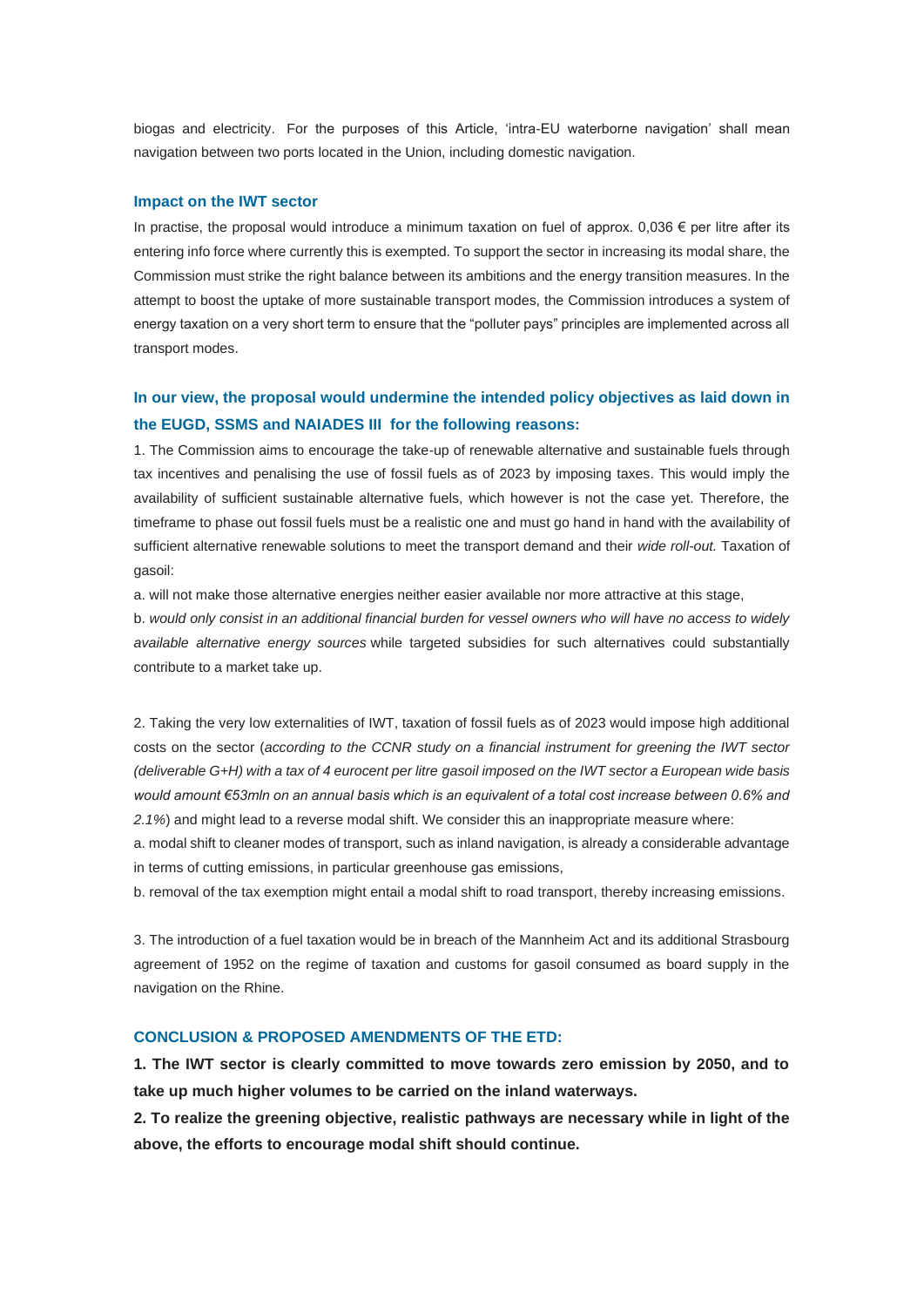**3. Therefore, maintaining an exemption on gasoil for inland navigation remains justified until alternative (near) zero emission energy resources are widely available. This is not the case yet, reason why we plea for incentivising alternative fuels.**

**4. In case the new tax cannot be avoided all revenue resulting from the taxation of gasoil for inland navigation should be employed to support the sector in making the transition.**

Therefore, we propose the following amendments:

#### *Recital (23)*

Fuel used for waterborne **sea going** navigation, including fishing, should also be taxed, and the Member States party to international agreements providing for the exemption of that fuel, have to, by the date of the application of this Directive, ensure they eliminate the incompatibilities. It is necessary to allow for a different level of taxation to be applied to the use of energy products and electricity for intra-EU waterborne **sea going** regular service navigation, fishing and freight transport and their respective at berth activities.

Considering the specificity of those uses, the minimum levels of taxation should be lower than the ones applicable to general motor fuel use. In order to provide an incentive to the use of sustainable alternative fuels and electricity, such fuels and electricity should be exempted from taxation for ten years. Energy products and electricity used for the remaining intra-EU waterborne **sea going** navigation should be subject to the standard levels of taxation applicable to motor fuels and electricity in the Member States.

# *Article 3*

1. This Directive shall not apply to the following:

(a) …

 $(b)$  ...

**New (c) Inland Waterway Transport**

#### *Article 15*

1. Without prejudice to Article 5, Member states shall apply, as a single use, under fiscal control not less than minimum levels of taxation as set out in Tables B and D of Annex I to energy products supplied for use as fuel to maritime vessels, and to electricity used directly for charging electric maritime vessels, for the purposes of intra-EU waterborne **sea going** regular service navigation, fishing and freight transport. For the purposes of the first subparagraph, electricity shall be ranked among motor fuels indicated in Table B of Annex I.

Over a transitional period of ten years, minimum rates of zero shall apply to sustainable biofuels and biogas, low-carbon-fuels, renewable fuels of non-biological origin, advanced sustainable biofuels and biogas and electricity.

For the purposes of this Article, 'intra-EU waterborne **sea going** navigation' shall mean navigation between two ports located in the Union, including domestic navigation.

For the purposes of this Article, 'regular service' shall mean a series of ro-ro passenger ship or high-speed passenger craft crossings operated so as to serve traffic between the same two or more ports, or a series of voyages from and to the same port without intermediate calls, either: according to a published timetable or with crossings so regular or frequent that they constitute a recognisable systematic series.